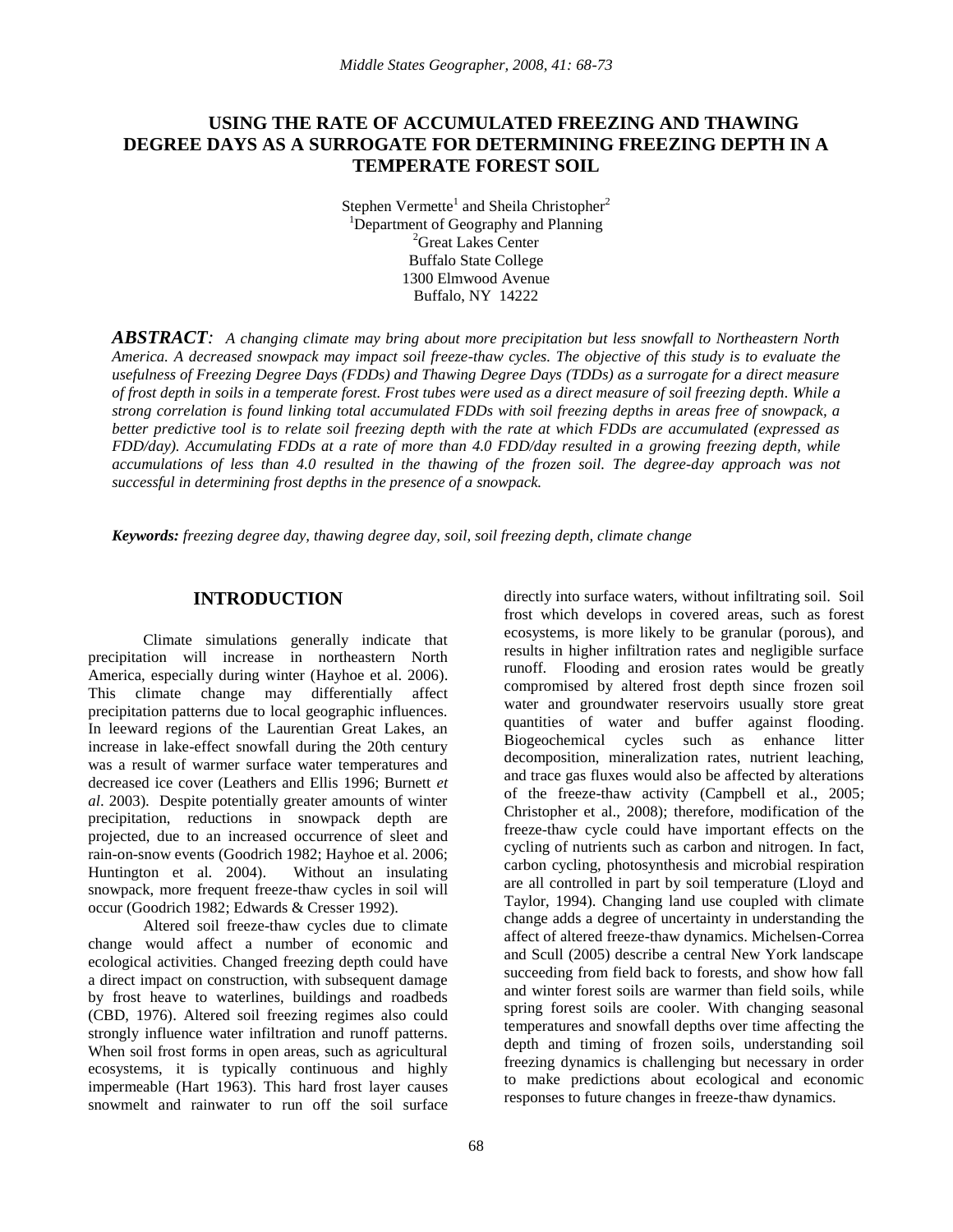Soil freezing (frost) depth can be determined using a number of direct approaches, including the digging of a pit to observe the presence of ice crystals; the burying of solid moisture blocks and recording conductivity (reaches zero when the soil freezes); the burying of thermocouples at various depths, and the installation of frost tubes (McCool and Molnau, 1984; Hardy et al., 2001). Another approach is to use the concept of 'degree days' - Freezing Degree Days (FDDs) and Thawing Degree Days (TDDs) - as a surrogate for frost depth. The advantage of the 'degree-day' approach is that meteorological data is easier to obtain and less intrusive than the other approaches described. A limitation of the degree-day approach is the representativeness of temperature data taken off-site.

The temperate forest examined here is located on the valley floor of the Point Peter Brook Watershed (PPBW), located at  $42^{\circ}$  26' 30" N 78° 55' 30" W, approximately 75 km south of Buffalo, New York (Figure 1). The forest plots used for the frost tubes covers approximately 120  $m^2$ . The surface geology is made up of sandstone and shale, with gravelly loam soils. A tight clay layer occurs at a depth of between 1.2 and 1.5 meters. The vegetation is mixed deciduous/coniferous forest (sugar maple, american beech, yellow birch, hemlock and white pine). The PPBW is a demonstration watershed, well instrumented with various monitoring wells, stream flow gages, piezometers, lysimeters, pressure tranducers, and rain gauges. Previous research has focused on the impact of storm events on biogeochemical cycling (Inamdar et al., 2006).



Figure 1. Location of PPBW. Area in blue shows location of monitoring site.

The objective of this study was to evaluate the impact of snow cover on soil frost depth in a temperate forest, as well as the usefulness of FDDs and TDDs as a surrogate for a direct measure of frost depth under both snow and non-snow conditions.

### **METHODOLOGY**

Frost tubes were used as a direct measure of soil freezing depth. The frost tubes were constructed of 15.9 mm (outer dimension), 12.7 mm (inner dimension) clear Tygon tubing, built to a length of one meter. Construction of the frost tubes followed a design as first described by Ricard et al. (1976) and later modified by McCool and Molnau (1984). The tubes were filled with a solution of methylene blue  $(0.5 \text{ g/L})$ . Freezing depth was indicated by a color change in the dye (blue to clear). The length of the color change from the surface was observed and measured with a ruler approximately once every week. Each frost tube was installed into a 30 mm diameter PVC pipe. The lower end of the pipe was capped. An auger was used to dig a 60 cm hole in which the PVC pipe was gently hammered perpendicular into the ground. The frost tube was installed into the PVC pipe, with a tape on the frost tube marking ground level. The tube was attached to the upper PVC cap (a modification of the rubber stopper), thus the removal of the cap allowed for the raising and lowering of the frost tube (Figure 2a).

Six PVC pipes, and associated frost tubes, were installed at the Point Peter Brook Watershed. Three of the pipes were installed in an area (Area 1) where snow was removed weekly. The size of this area was approximately 60  $m^2$ . A second area of the same size (Area 2) also included three PVC pipes, but snow was not removed from this area.

Ambient air temperatures were collected within each of the study areas. Temperature was recorded hourly, using a HOBO K-8 data logger (Onset Computer Corporation). The data loggers were installed about 1.5 meters above the ground, housed within a protective shield - protected against direct sun and precipitation (Figure 2b). Air temperature data was uploaded monthly and maintained on an Excel spreadsheet.

Degree-Days were calculated by subtracting mean daily temperatures from  $0^{\circ}$ C. A negative value was recorded as a FDD, while a positive value was recorded as a TDD. While total FDDs and TDDs were recorded, a running total was maintained through the winter and spring seasons.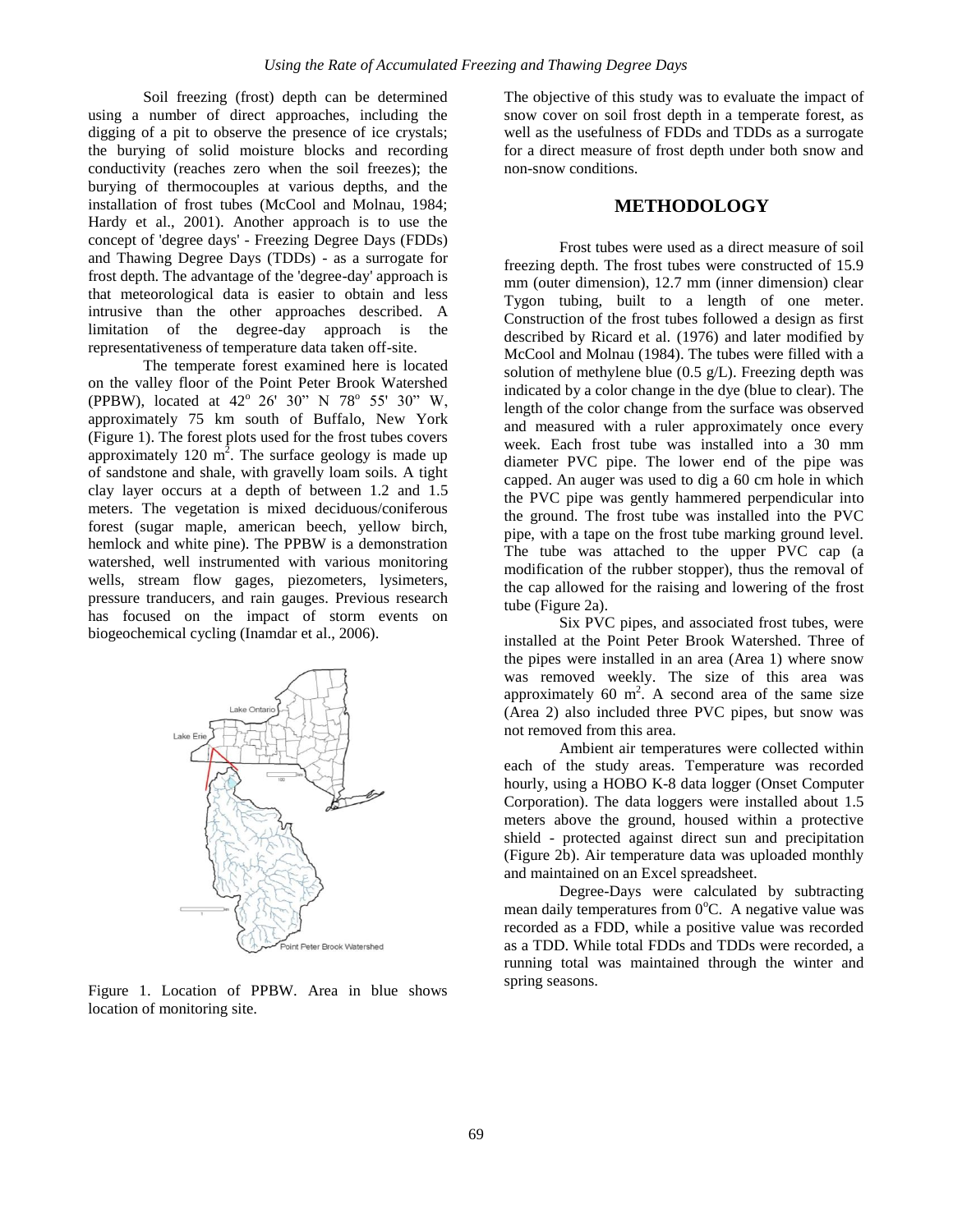



Figure 2. Frost tube inserted into a PVC pipe (a). Uploading air temperature from the data logger (b). The temperature data logger protective housing is shown.

## **RESULTS AND DISCUSSION**

Over the period 11/23/2007 to 04/08/2008 the mean daily temperature was calculated at  $-1.3$ °C, with the coldest and warmest days averaging  $-13.0^{\circ}$ C and  $12.7^{\circ}$ C, respectively. Over this period, a total of 691 FDDs and 323 TDDs were recorded. A maximum accumulated total of 584 FDDs occurred on 03/30/2008, after which TDDs dominated, reducing the FDD accumulated total.

#### **Area 1 (Snowpack Removed)**

The maximum freezing depth was 11.7 cm, occurring on 03/04/08. Accumulated FDDs and freezing depths over time are plotted in Figure 3. Accumulated FDD's were somewhat intermittent, including a mid-January thaw, before rising steadily through the month of February. Accumulated FDD's peaked on 03/30/2008. A strong correlation ( $r^2$  = 0.95) exists between accumulated FDD's and freezing depth (Figure 4). While freezing depth appears to increase with accumulated FDD's, this occurs only after an initial accumulation of about 100 FDDs, and does not occur in the later part of the season where freezing depths tend to decrease even as FDDs continue to increase.

The explanation for these opposing trends can be found by not looking at accumulated FDDs, but by examining the rate at which FDD's are accumulated. During the period of the first trend (02/08/2008 and 03/04/2008), the coldest part of the winter season, an average accumulation rate of 11.4 FDDs per day relates to an increase in freezing depth of 0.39 cm per day. During the period of the second trend (03/04/2008 and 03/24/2008) an average accumulation rate of only 3.0 FDDs per day results in soil thawing (from the bottom up as the freezing depth decreases) at a rate of 0.06 cm per day. Soil temperatures, as measured at 30 cm, never fell below freezing. Thus, thermal energy stored at depth

worked to thaw previously frozen soil, outpacing any surface freezing that may be attributed to the accumulation of FDDs. A look at an earlier period, between 12/23/2007 and 01/30/2008 (100 to 250 FDDs), shows another strong relationship of increasing freezing depth with accumulated FDDs – an accumulation of 7.2 FDDs per day results in an increase in freezing depth of 0.21 cm per day.

Neither total, nor accumulated, FDDs are an accurate measure of freezing depth; rather it is the rate at which FDDs accumulate (expressed as a FDD/day) that more accurately predicts soil freezing depth. Using the three periods, as previously discussed, a rating curve was developed to predict soil frost depth based on the rate that FDDs are accumulated (Figure 5). Based on this curve, just under 4.0 FDD/day are required to maintain a given depth of freezing soil, while rates equal to and greater than 4.0 are required to deepen the soil freezing depth. As this rating curve was developed for varying frozen soil depths, the 4.0 FDD/day rate is believed constant.

Further evidence that the accumulation of degree-days is not a good surrogate for soil freezing depth can be found by examing accumulated TDDs. As shown in Figure 3, the soil thawed well before the accumulated TDDs equaled the accumulated FDDs – giving a value of zero. As with FDDs, it is the rate of TDDs that is a good surrogate of soil freezing depth. A depth of 9.6 cm of frozen soil, as shown in Figure 3 on 04/03/2008 thawed completely by 04/09/2008 due to a rapid warming – even with 482 accumulated FDDs remaining. Here 13.3 TDDs per day melted 1.6 cm of soil per day, resulting in the complete thawing of the soil column. This rate of melting is more than double the FDD rate as projected in Figure 5. This thawing rate can be explained by melting occurring simultaneously at the surface and at depth, thus doubling the rate calculated for freezing attributed to a FDD rate alone.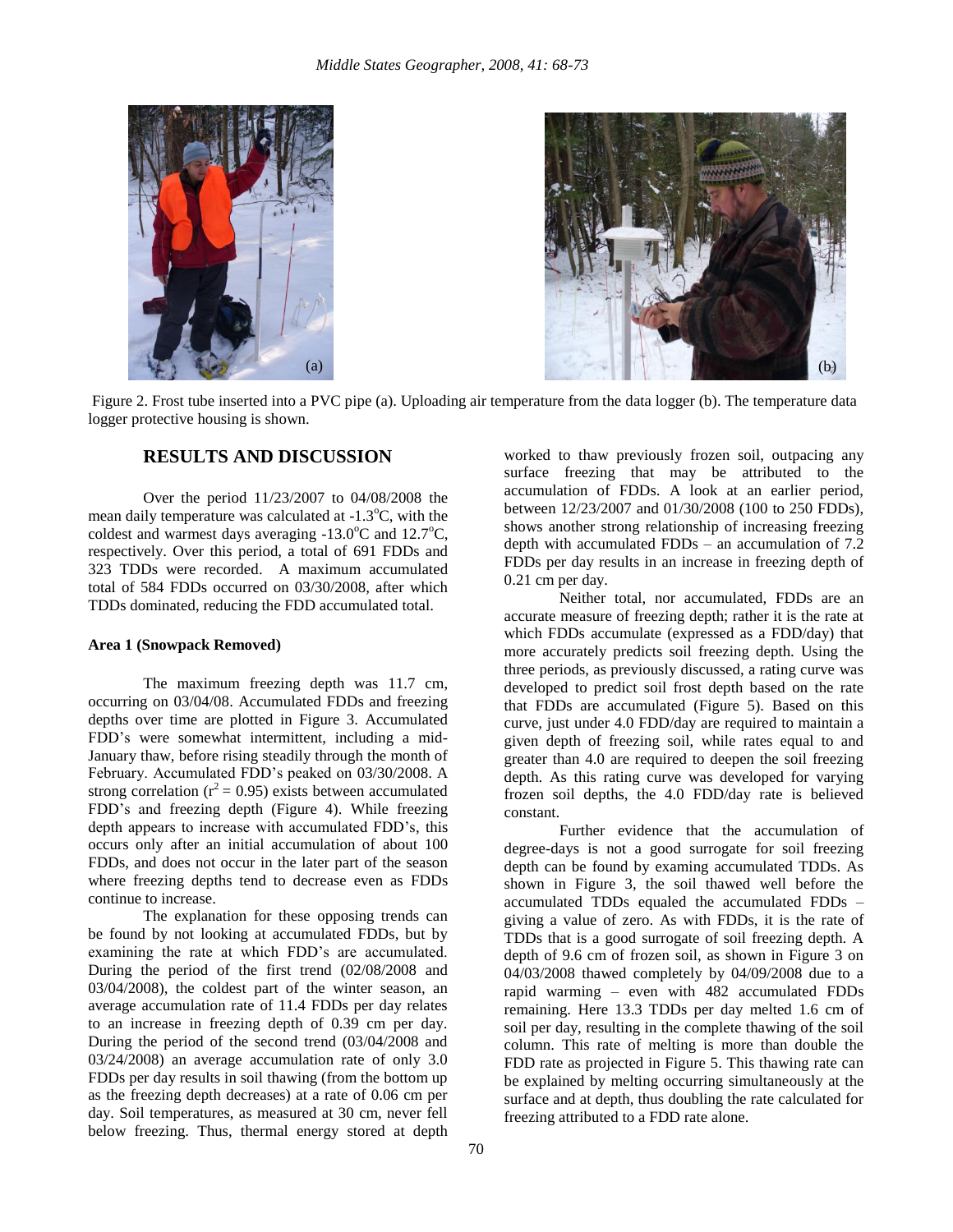#### **Area 2 (Snowpack Not Removed)**

The maximum freezing depth reached a depth of only 2.9 cm, occurring early in the winter season (01/21/2008) and can be attributed more to a snowpack (a mean snow depth of 14.5 cm, with a maximum depth of 48.5 cm) than accumulated FDDs. Temperature data,

as measured at 5 cm and 30 cm (temperature data loggers were placed in the soil), shows that soil temperatures never froze below 5 cm. A weak correlation ( $r^2 = 0.27$ ) exists between FDDs and freezing soil depths. Clearly, snow acts as an insulator, preventing soil from freezing to depths that would otherwise occur without a snowpack.



Figure 3. Accumulated FDD's and soil freezing depths.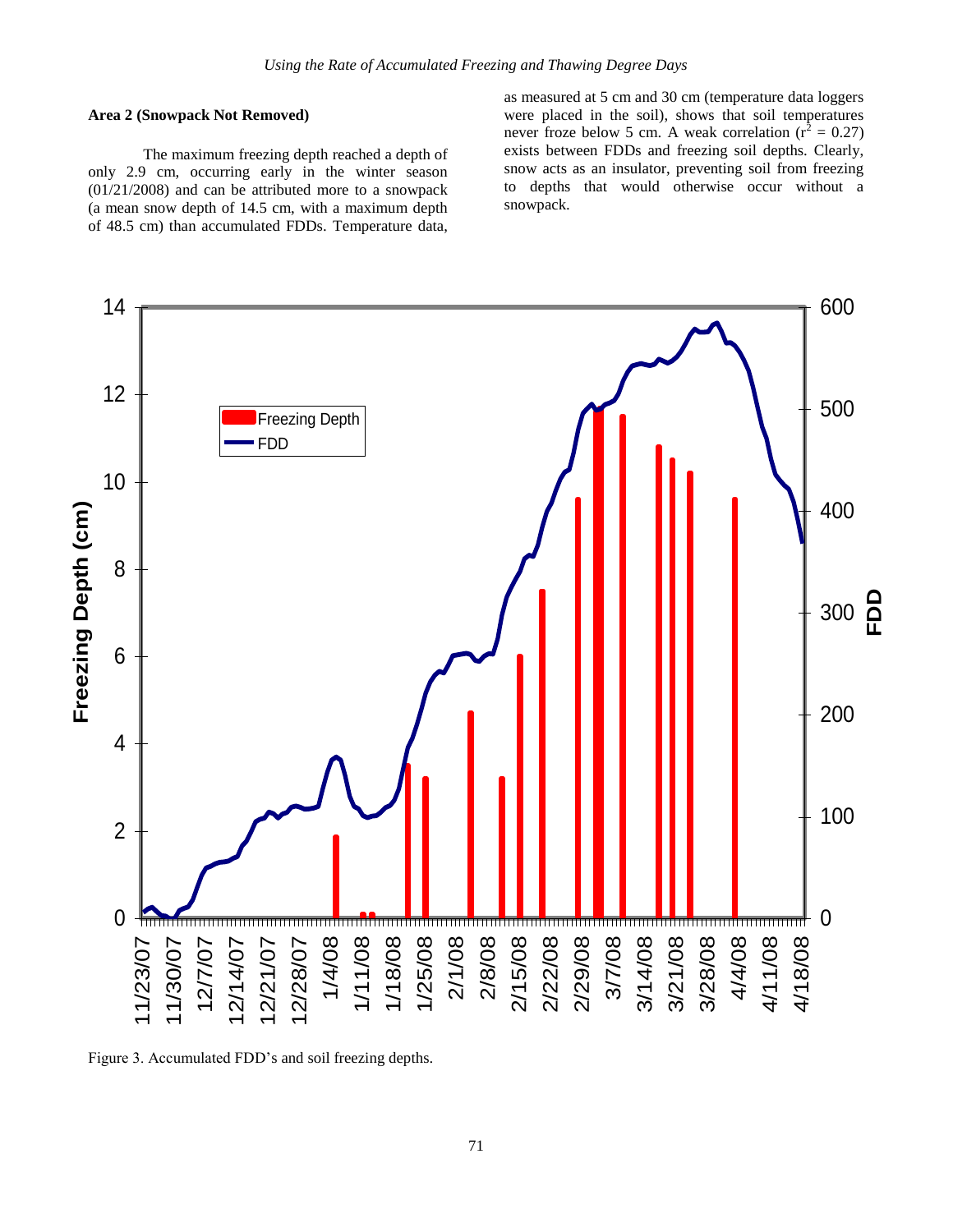

Figure 4. Correlation between FDDs and soil freezing depth.



**FDD / day**

Figure 5. Rate of FDDs (expressed as FDD/day) and soil freezing depth.